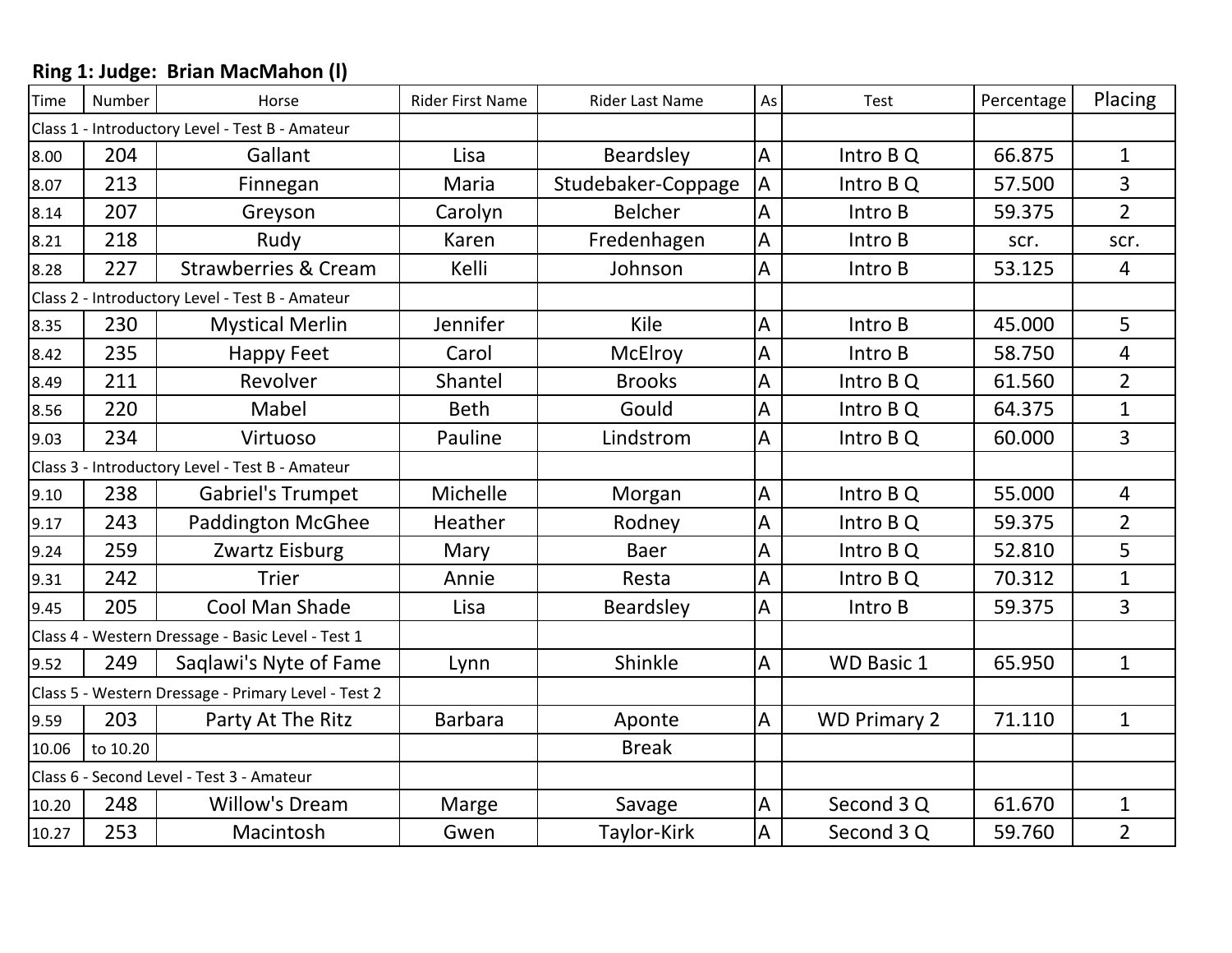|       |         | Class 7 - Training Level - Test 1 - Junior          |                |              |              |                   |        |                 |
|-------|---------|-----------------------------------------------------|----------------|--------------|--------------|-------------------|--------|-----------------|
| 10.34 | 212     | SA Belles Legacy                                    | Rosie          | <b>Brown</b> |              | Training 1        | 58.960 | $\overline{2}$  |
| 10.41 | 261     | Glynhafan Panatella                                 | Isabella       | Holmberg     |              | Training 1        | 63.330 | $\mathbf{1}$    |
|       |         | Class 8 - First Level - Test 3 - Open / Amateur     |                |              |              |                   |        |                 |
| 10.48 | 250     | Paint Your Wagon                                    | Adriana        | Smith        | O            | First 3 Q         | scr.   | scr.            |
| 10.56 | 222     | Femi                                                | Suzanne        | Graham       | 0            | First 3Q          | 66.450 | $\mathbf{1}$    |
| 11.03 | 255     | And A Nod                                           | <b>Barbara</b> | Turner       | A            | First 3Q          | 58.710 | $\overline{2}$  |
|       |         | Class 9 - Training Level - Test 3 - Amateur         |                |              |              |                   |        |                 |
| 11.10 | 232     | <b>Face the Music</b>                               | Anna           | Kirkpatrick  | A            | Training 3 Q      | 65.000 | $\overline{3}$  |
| 11.17 | 229     | Laterak of Starry Knight                            | Lisa           | Kaatz        | A            | Training 3        | 63.600 | $\overline{4}$  |
| 11.24 | 209     | Liger                                               | Linda          | <b>Brock</b> | A            | Training 3 Q      | 51.000 | 6               |
| 11.31 | 257     | <b>Rubicon RS</b>                                   | Christy        | Walker       | А            | Training 3        | 69.400 | $\mathbf{1}$    |
| 11.38 | 263     | Hafflicht                                           | Zan            | Martin       | A            | Training 3 Q      | 63.400 | 5               |
| 11.45 | 258     | <b>Dunkin</b>                                       | Katie          | Welch        | A            | <b>Training 3</b> | 66.000 | $\overline{2}$  |
|       |         | Class 10 - Dressage Seat Equitation                 |                |              |              |                   |        |                 |
| 11.52 | 243     | Heather                                             | Rodney         |              |              |                   | 60.000 | $\mathbf{1}$    |
|       | 244     | Taylor                                              | Rowan          |              |              |                   | scr.   | scr.            |
|       |         |                                                     |                |              |              |                   |        |                 |
| 11.59 | to 1.00 | Lunch                                               |                |              |              |                   |        |                 |
| 12.20 |         | <b>Costume Class</b>                                |                |              |              |                   |        |                 |
|       |         | Class 11 - Training Level - Test 3 - Amateur / Open |                |              |              |                   |        |                 |
| 1.00  | 219     | Ottilia                                             | Shaun          | Gandia       | O            | Training 3 Q      | 62.600 | $\overline{2}$  |
| 1.07  | 246     | lago                                                | Erica          | Rowland      | A            | Training 3 Q      | 56.400 | $\overline{4}$  |
| 1.14  | 217     | Paint Your Wagon                                    | Patricia       | Elder        | A            | Training 3        | 56.200 | 5               |
| 1.21  | 236     | Alyson                                              | Karen          | McKibbon     | $\mathsf{A}$ | Training 3        | 64.200 | 1               |
| 1.28  | 240     | Chips Ahoy                                          | Karen          | Putzke       | A            | Training 3        | 57.600 | $\overline{3}$  |
|       |         | Class 12 - Training Level - Test 3 - Junior         |                |              |              |                   |        |                 |
| 1.35  | 252     | Adagio                                              | Cassidy        | Spurgeon     |              | Training 3 Q      | 64.800 | $\mathbf{1}$    |
| 1.42  | 261     | Glynhafan Panatella                                 | Isabella       | Holmberg     |              | Training 3 Q      | 58.600 | $2\overline{ }$ |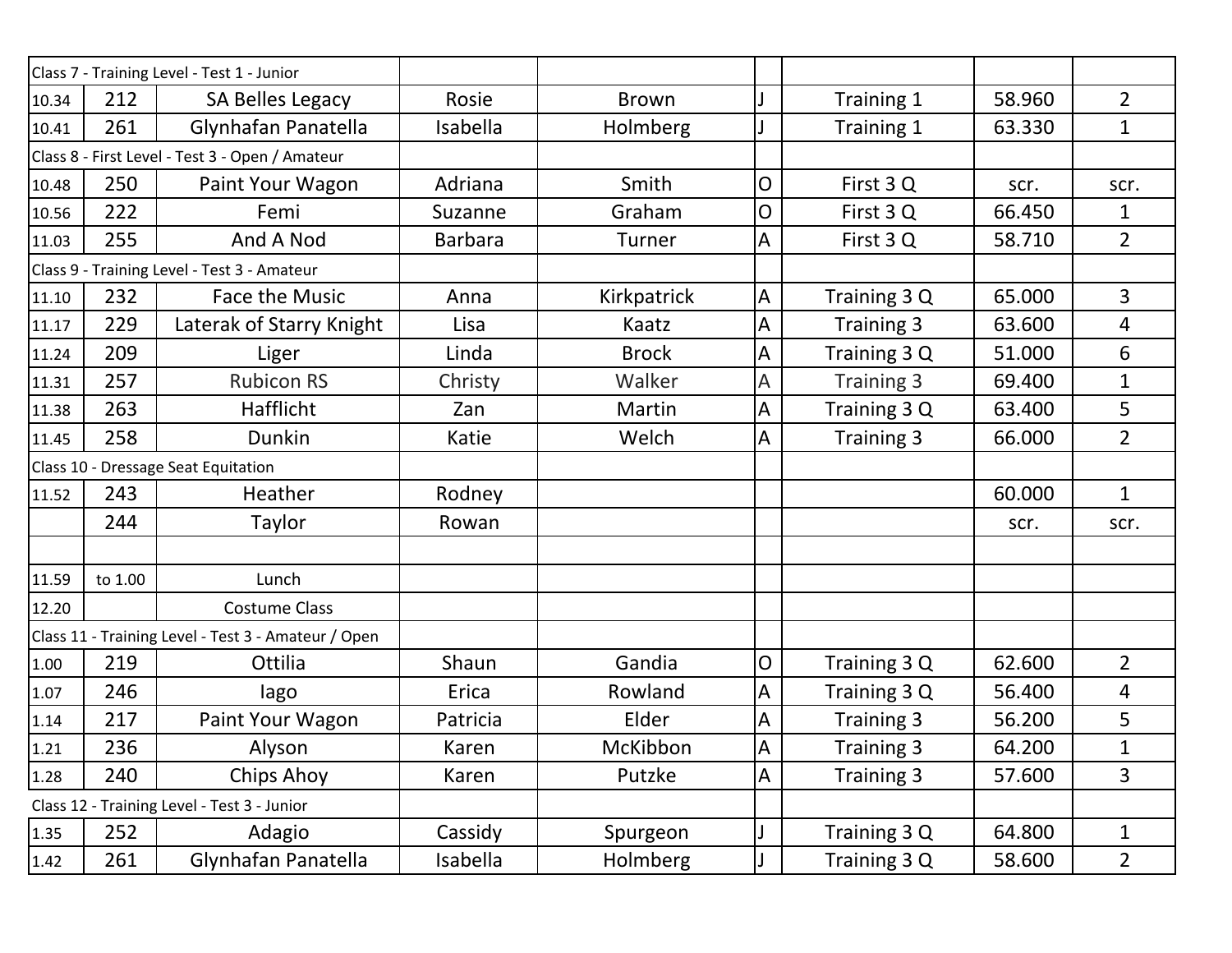|      |     | Class 13 - Introductory Level - Test B - Junior     |                 |                |                |                          |        |                |
|------|-----|-----------------------------------------------------|-----------------|----------------|----------------|--------------------------|--------|----------------|
| 1.49 | 214 | Pandora                                             | Annie           | Davis          |                | Intro B Q                | 52.500 | 4              |
| 1.56 | 223 | Nando                                               | Hannah          | Grimm          |                | Intro B Q                | 70.312 | 1              |
| 2.03 | 245 | Ladybug                                             | Chloe           | Rowland        |                | Intro B Q                | 57.812 | 3              |
| 2.10 | 228 | <b>Bella</b>                                        | Laina           | Johnson        |                | Intro B Q                | 47.500 | 5              |
| 2.17 | 202 | Face the Music                                      | Kristen         | Anchors        |                | Intro B Q                | 67.187 | $\overline{2}$ |
|      |     | Class 14 - Training Level - Test 2 - Open           |                 |                |                |                          |        |                |
| 2.24 | 215 | Majjur                                              | Linda           | Dennis         | $\mathsf{O}$   | Training 2               | 56.071 | $\mathbf{1}$   |
|      |     | Class 15 - Training Level - Test 1 - Amateur / Open |                 |                |                |                          |        |                |
| 2.52 | 225 | Swift Image                                         | Ashley          | Johnson        | A              | Training 1               | 52.291 | 4              |
| 2.59 | 233 | Confederate                                         | <b>Brittany</b> | Lauschke       | $\overline{A}$ | Training 1               | 61.250 | $\overline{2}$ |
| 3.06 | 229 | Laterak of Starry Knight                            | Lisa            | Kaatz          | A              | Training 1               | 63.958 | $\mathbf 1$    |
| 3.13 | 251 | Hypotnica                                           | Scheryl         | Smith          | $\mathsf{O}$   | Training 1               | 60.416 | 3              |
|      |     | Class 16 - First Level - Test 1 - Amateur           |                 |                |                |                          |        |                |
| 3.20 | 258 | Dunkin                                              | Katie           | Welch          | A              | First 1                  | 59.482 | $\mathbf 1$    |
| 3.27 | 221 | Artus                                               | <b>Birgit</b>   | Grafe          | A              | First 1                  | 53.965 | $\overline{2}$ |
|      |     | Class 17 - First Level - Test 1 - Junior            |                 |                |                |                          |        |                |
| 3.34 | 237 | Noah                                                | Emily           | Merritt        |                | First 1                  | 58.620 | $\mathbf{1}$   |
| 3.41 | 256 | <b>Misty Morning</b>                                | Stephanie       | Twisdale       |                | First 1                  | 49.137 | $\overline{2}$ |
|      |     | Class 18 - Beginner Novice - Test B - Amateur       |                 |                |                |                          |        |                |
| 3.50 | 206 | <b>Strait Classic Zippo</b>                         | Carolyn         | <b>Belcher</b> | $\mathsf{A}$   | <b>Beginner Novice B</b> | 54.047 | $\mathbf 1$    |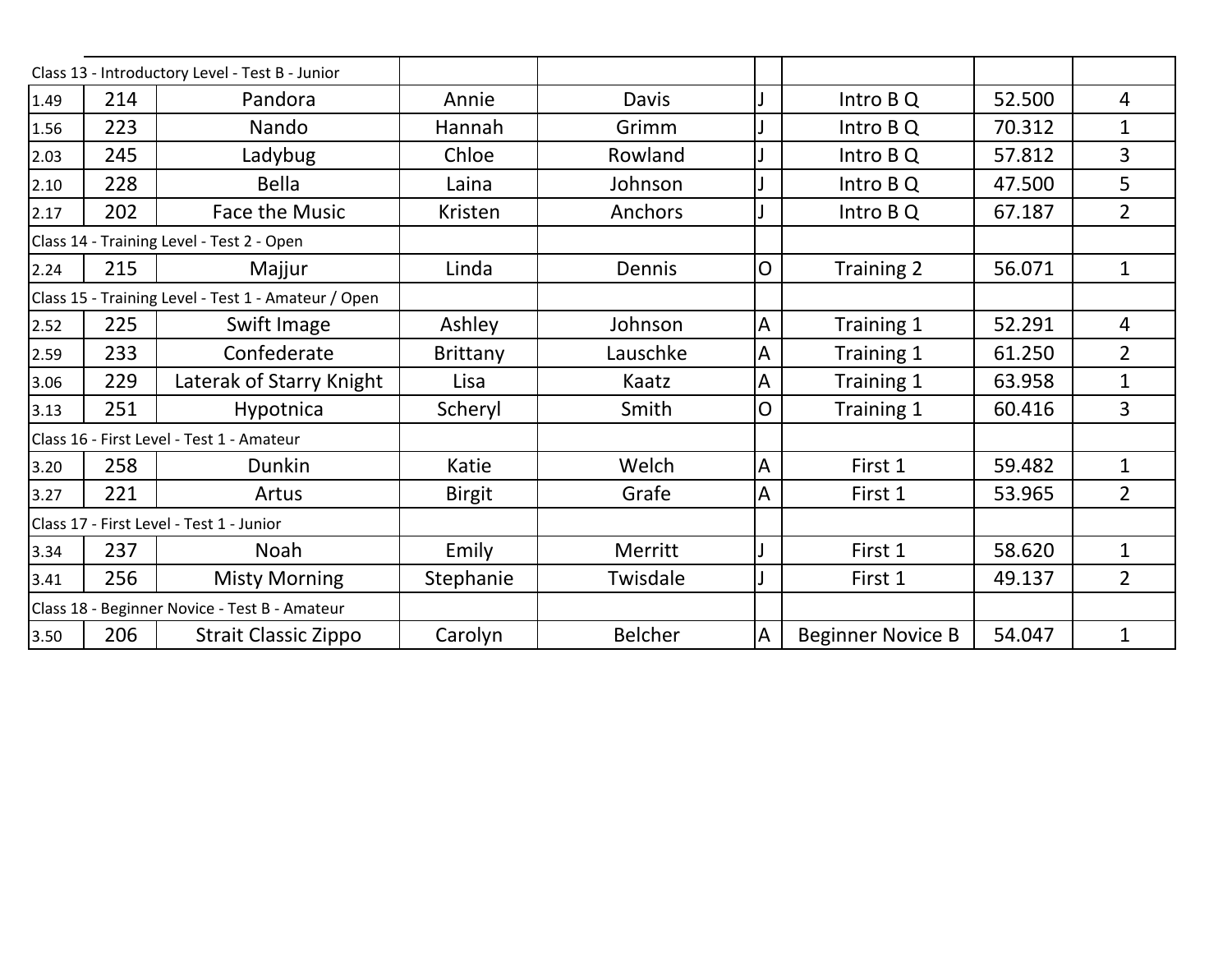|      |                                           | Class 19 - Dressage Suitability - Walk / Trot          |        |                   |        |      |
|------|-------------------------------------------|--------------------------------------------------------|--------|-------------------|--------|------|
| 3.57 | Dressage Suitability Walk / Trot          |                                                        |        |                   |        |      |
|      | 213                                       | Finnegan                                               | Maria  | Studebake-Coppage | DS WT  |      |
|      | 214                                       | Pandora                                                | Annie  | <b>Davis</b>      | DS WT  | scr. |
|      | 216                                       | <b>Kissy Face</b>                                      | Linda  | Dennis            | DS WT  |      |
|      | 244                                       | Magic                                                  | Taylor | Rowan             | DS WT  | 4    |
|      | 259                                       | Zwartz Eisburg                                         | Mary   | Baer              | DS WT  |      |
|      |                                           | Class 19 - Dressage Suitability - Walk / Trot / Canter |        |                   |        |      |
| 4.10 | Dressage Suitability Walk / Trot / Canter |                                                        |        |                   |        |      |
|      | 242                                       | Trier                                                  | Annie  | Resta             | DS WTC |      |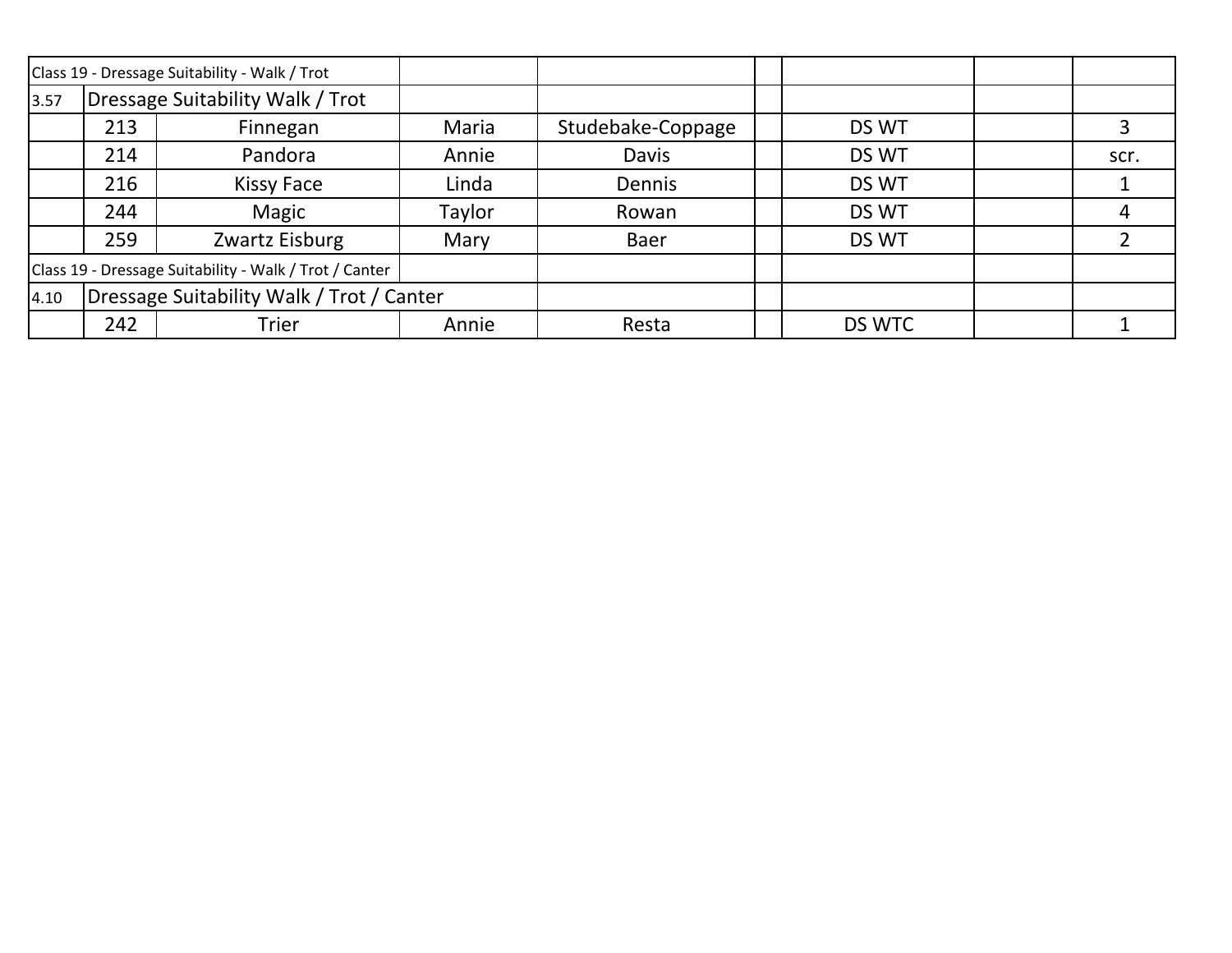|                                                  |        | <b>Ring 2: Judge: Lupe Guardaras (I)</b>          |                  |                        |    |                 |            |                |
|--------------------------------------------------|--------|---------------------------------------------------|------------------|------------------------|----|-----------------|------------|----------------|
| <b>Time</b>                                      | Number | Horse                                             | Rider First Name | <b>Rider Last Name</b> | As | Test            | Percentage | Placing        |
|                                                  |        | Class 20 - Dressage Suitability In-Hand           |                  |                        |    |                 |            |                |
| 8.35                                             |        | <b>Dressage Suitability In-Hand</b>               |                  |                        |    |                 |            |                |
|                                                  | 244    | Magic                                             | Taylor           | Rowan                  |    |                 | scr.       | scr.           |
| Class 21 - First Level - Test 3 - Open / Amateur |        |                                                   |                  |                        |    |                 |            |                |
| 8.42                                             | 255    | And A Nod                                         | <b>Barbara</b>   | Turner                 | A  | First 3Q        | 58.390     | $\overline{4}$ |
| 8.49                                             | 226    | Seattle Chief                                     | Kate             | Johnson                | А  | First 3         | 64.030     | $\overline{3}$ |
| 8.56                                             | 247    | Millie                                            | Taylor           | <b>Ruth</b>            | A  | First 3         | 65.650     | $\overline{2}$ |
| 9.03                                             | 250    | Paint Your Wagon                                  | Adriana          | Smith                  | 0  | First 3 Q       | 67.260     | $\mathbf{1}$   |
|                                                  |        | Class 22 - Introductory Level - Test A - Junior   |                  |                        |    |                 |            |                |
| 9.17                                             | 241    | <b>Chips Ahoy</b>                                 | Kayla            | Putzke                 |    | Intro A         | 61.250     | $\overline{2}$ |
| 9.24                                             | 244    | Magic                                             | Taylor           | Rowan                  |    | Intro A         | 56.875     | 3              |
| 9.31                                             | 228    | <b>Bella</b>                                      | Laina            | Johnson                |    | Intro A         | 66.090     | $\mathbf{1}$   |
|                                                  |        | Class 23 - Training Level - Test 3 - Junior       |                  |                        |    |                 |            |                |
| 9.38                                             | 237    | <b>Noah</b>                                       | Emily            | Merritt                |    | Training 3      | 66.400     | $\overline{2}$ |
| 9.45                                             | 256    | <b>Misty Morning</b>                              | Stephanie        | Twisdale               |    | Training 3      | 59.800     | $\overline{3}$ |
| 9.52                                             | 252    | Adagio                                            | Cassidy          | Spurgeon               |    | Training 3 Q    | 70.200     | $\mathbf{1}$   |
|                                                  |        | Class 24 - Introductory Level - Class B - Amateur |                  |                        |    |                 |            |                |
| 9.10                                             | 204    | Gallant                                           | Lisa             | Beardsley              | A  | Intro B Q (ROT) | 66.250     | $\overline{2}$ |
| 9.59                                             | 234    | Virtuoso                                          | Pauline          | Lindstrom              | A  | Intro B Q       | 61.560     | 8              |
| 10.06                                            | 238    | <b>Gabriel's Trumpet</b>                          | Michelle         | Morgan                 | A  | Intro B Q       | 62.190     | $\overline{7}$ |
| 10.20                                            | 243    | Paddington McGhee                                 | Heather          | Rodney                 | A  | Intro B Q       | 65.000     | $\overline{4}$ |
| 10.41                                            | 259    | Zwartz Eisburg                                    | Mary             | Baer                   | А  | Intro B Q       | 66.880     | $\mathbf{1}$   |
| 10.48                                            | 225    | Swift Image                                       | Ashley           | Johnson                | А  | Intro B Q       | 64.380     | 6              |
| 10.55                                            | 205    | Cool Man Shade                                    | Lisa             | Beardsley              | A  | Intro B         | 64.690     | 5              |
| 8.15                                             | 211    | Revolver                                          | Shantel          | <b>Brooks</b>          | А  | Intro B Q       | 65.000     | $\overline{3}$ |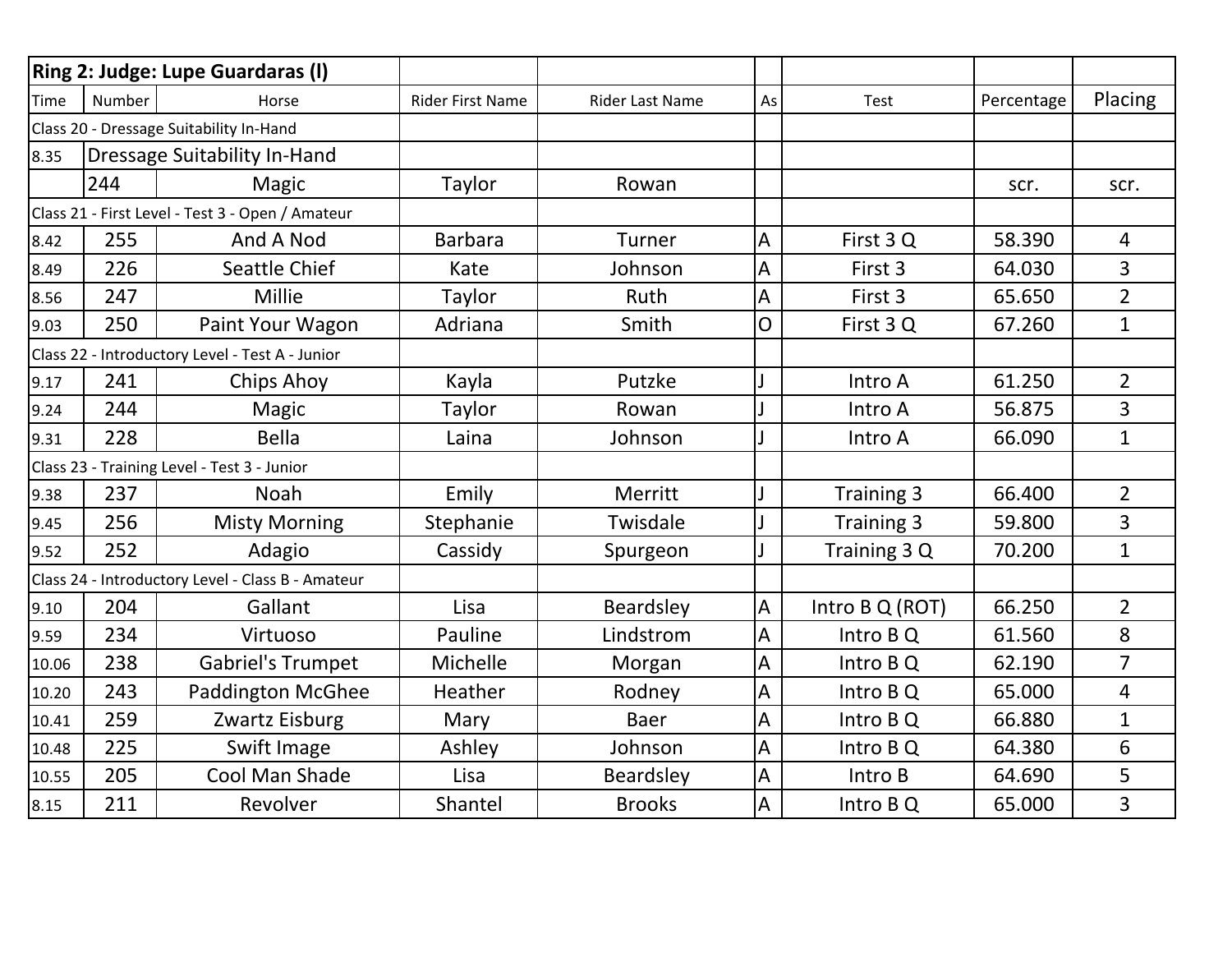|                                                  |         | Class 25 - Training Level - Test 2 - Amateur         |                 |                |                |                     |        |                |
|--------------------------------------------------|---------|------------------------------------------------------|-----------------|----------------|----------------|---------------------|--------|----------------|
| 11.00                                            | 258     | Dunkin                                               | Katie           | Welch          | $\mathsf{A}$   | Training 2          | 67.150 | $\mathbf 1$    |
| 11.05                                            | 240     | Chips Ahoy                                           | Karen           | Putzke         | A              | Training 2          | 57.680 | 4              |
| 11.10                                            | 236     | Alyson                                               | Karen           | McKibbon       | A              | Training 2          | 65.000 | $\overline{2}$ |
| 11.15                                            | 233     | Confederate                                          | <b>Brittany</b> | Lauschke       | $\mathsf{A}$   | Training 2          | 61.430 | 3              |
| Class 26 - Introductory Level - Test A - Amateur |         |                                                      |                 |                |                |                     |        |                |
| 11.20                                            | 207     | Greyson                                              | Carolyn         | <b>Belcher</b> | A              | Intro A             | 64.690 | $\mathbf 1$    |
| 11.25                                            | 220     | Mabel                                                | <b>Beth</b>     | Gould          | A              | Intro A             | 64.060 | $\overline{2}$ |
| 11.32                                            | 227     | <b>Strawberries &amp; Cream</b>                      | Kelli           | Johnson        | A              | Intro A             | 58.440 | 4              |
| 11.38                                            | 230     | <b>Mystical Merlin</b>                               | Jennifer        | Kile           | $\overline{A}$ | Intro A             | 53.750 | 5              |
| 11.45                                            | 205     | Cool Man Shade                                       | Lisa            | Beardsley      | A              | Intro A             | 63.440 | 3              |
|                                                  |         | Class 27 - Second Level - Test 3 - Amateur           |                 |                |                |                     |        |                |
| 11.52                                            | 253     | MacIntosh                                            | Gwen            | Taylor-Kirk    | A              | Second 3 Q          | 62.980 | $\mathbf 1$    |
| 12.07                                            | to 1.00 | Lunch                                                |                 |                |                |                     |        |                |
|                                                  |         | Class 28 - First Level - Test 2 - Amateur            |                 |                |                |                     |        |                |
| 1.00                                             | 221     | Artus                                                | <b>Birgit</b>   | Grafe          | $\overline{A}$ | First 2             | 60.000 | 3              |
| 1.07                                             | 226     | Seattle Chief                                        | Kate            | Johnson        | A              | First 2             | 66.351 | $\mathbf 1$    |
| 1.14                                             | 247     | Millie                                               | Taylor          | Ruth           | Α              | First 2             | 63.100 | $\overline{2}$ |
|                                                  |         | Class 28 - Introductory Level - Test C - Junior      |                 |                |                |                     |        |                |
| 1.21                                             | 202     | <b>Face the Music</b>                                | Kristen         | Anchors        |                | Intro C             | 62.500 | $\mathbf{1}$   |
|                                                  |         | Class 29 - Western Dressage - Basic Level - Test 2   |                 |                |                |                     |        |                |
| 1.28                                             | 249     | Saqlawi's Nyte of Fame                               | Lynn            | Shinkle        | A              | <b>WD Basic 2</b>   | 62.400 | $\mathbf{1}$   |
|                                                  |         | Class 30 - Western Dressage - Primary Level - Test 3 |                 |                |                |                     |        |                |
| 1.35                                             | 203     | Party At The Ritz                                    | <b>Barbara</b>  | Aponte         | A              | <b>WD Primary 3</b> | 65.185 | $\mathbf 1$    |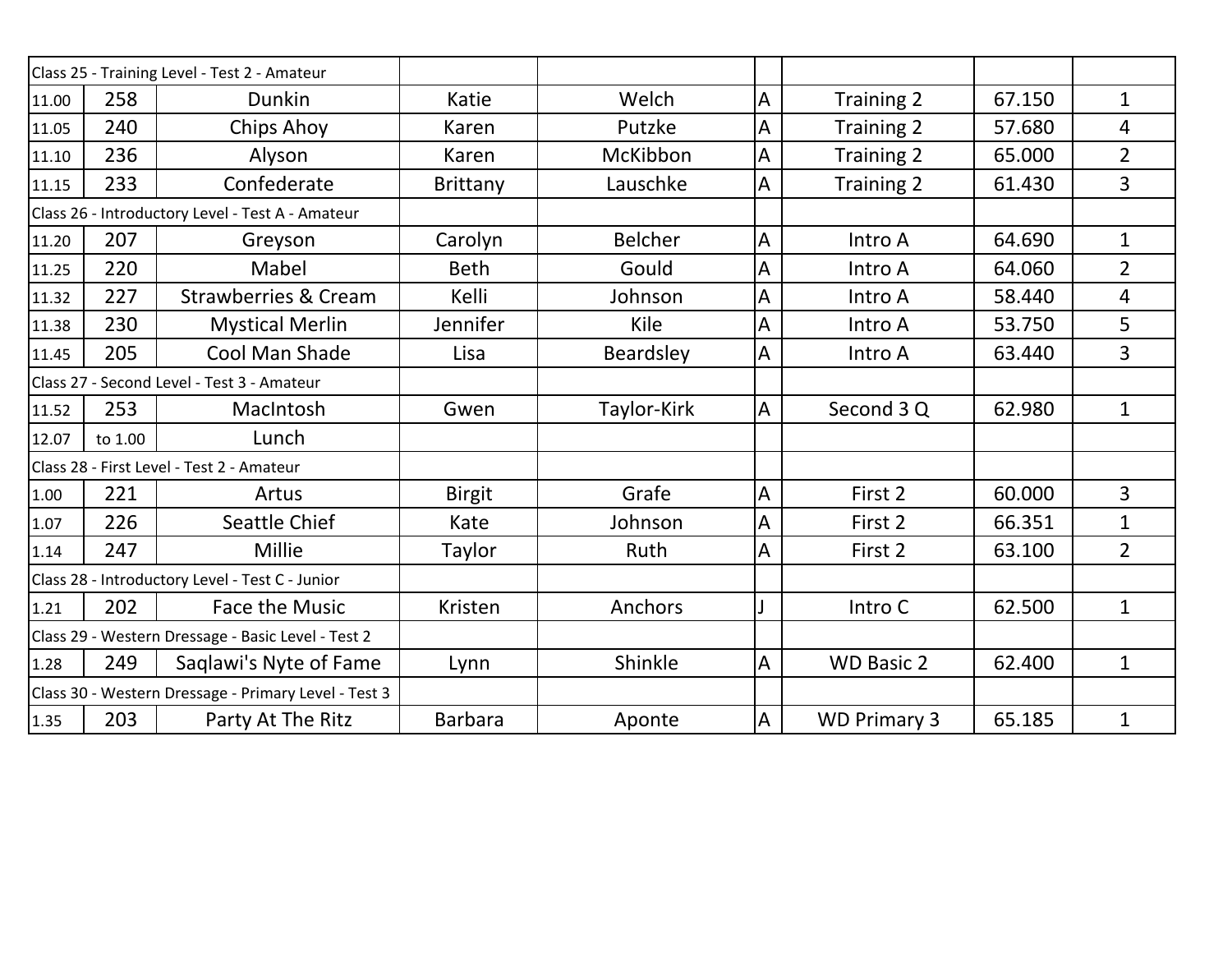|       |     | Class 31 - Training Level - Test 3 - Amateur            |          |                |              |                          |        |                |
|-------|-----|---------------------------------------------------------|----------|----------------|--------------|--------------------------|--------|----------------|
| 1.42  | 263 | Hafflicht                                               | Zan      | Martin         | A            | Training 3 Q             | 62.800 | $\overline{2}$ |
| 1.49  | 246 | lago                                                    | Erica    | Rowland        | $\mathsf A$  | Training 3 Q             | 63.400 | $\mathbf{1}$   |
| 1.56  | 231 | Fadjura's Dixie Doll                                    | Anna     | Kirkpatrick    | A            | Training 3 Q             | scr.   | scr.           |
| 11.59 | 232 | <b>Face the Music</b>                                   | Anna     | Kirkpatrick    | A            | Training 3 Q (ROT)       | scr.   | scr.           |
|       |     | Class 32 - Fourth Level - Test 3 - Amateur              |          |                |              |                          |        |                |
| 2.10  | 260 | Watch Me M                                              | Mary     | O'Brien        | A            | Fourth 3                 | 60.125 | $\mathbf{1}$   |
|       |     | Class 33 - Beginner Novice - Test A - Amateur           |          |                |              |                          |        |                |
| 2.17  | 206 | <b>Strait Classic Zippo</b>                             | Carolyn  | <b>Belcher</b> | A            | <b>Beginner Novice A</b> | 54.750 | $\mathbf{1}$   |
|       |     | Class 34 - Introductory Level - Test B - Junior         |          |                |              |                          |        |                |
| 2.24  | 214 | Pandora                                                 | Annie    | Davis          |              | Intro B Q                | 60.000 | $\overline{2}$ |
| 2.31  | 223 | Nando                                                   | Hannah   | Grimm          |              | Intro B Q                | 68.125 | $\mathbf{1}$   |
| 2.38  | 245 | Ladybug                                                 | Chloe    | Rowland        |              | Intro B Q                | 59.687 | $\overline{3}$ |
|       |     | Class 35 - Introductory Level - Test C - Open / Amateur |          |                |              |                          |        |                |
| 2.59  | 262 | Virtuoso                                                | Lisa     | Beardsley      | A            | Intro C                  | 67.000 | $\mathbf{1}$   |
| 3.06  | 230 | <b>Mystical Merlin</b>                                  | Jennifer | Kile           | Α            | Intro C                  | 49.000 | $\overline{4}$ |
| 3.13  | 208 | <b>Tanz Mit Mir</b>                                     | Melissa  | <b>Briski</b>  | 0            | Intro C                  | 64.500 | $\overline{2}$ |
| 3.20  | 225 | Swift Image                                             | Ashley   | Johnson        | A            | Intro C                  | 59.750 | 3              |
|       |     | Class 36 - Introductory Level - Test A - Amateur        |          |                |              |                          |        |                |
| 3.27  | 259 | Zwartz Eisburg                                          | Mary     | <b>Baer</b>    | A            | Intro A                  | 62.812 | $\overline{2}$ |
| 3.34  | 201 | Lego                                                    | Kathy    | Abbott         | A            | Intro A                  | scr.   | scr.           |
| 3.41  | 235 | Happy Feet                                              | Carol    | <b>McElroy</b> | A            | Intro A                  | 64.062 | $\mathbf 1$    |
| 3.55  | 204 | Gallant                                                 | Lisa     | Beardsley      | A            | Intro A                  | 56.562 | $\overline{3}$ |
|       |     | Class 37 - Training Level - Test 3 - Open               |          |                |              |                          |        |                |
| 4.02  | 251 | Hypotnica                                               | Scheryl  | Smith          | lO.          | <b>Training 3</b>        | 65.200 | $\overline{2}$ |
| 4.09  | 219 | Ottilia                                                 | Shaun    | Gandia         | $\mathsf{O}$ | Training 3 Q             | 66.000 | $\mathbf{1}$   |
| 4.16  | 208 | Tanz Mit Mir                                            | Melissa  | <b>Briski</b>  | $\mathsf{O}$ | Training 3               | scr.   | scr.           |
| 2.03  | 215 | Majjur                                                  | Linda    | Dennis         | O            | Training 3 Q (ROT)       | 59.400 | $\overline{3}$ |
|       |     | Training 3 - Junior - Additional Ride                   |          |                |              |                          |        |                |